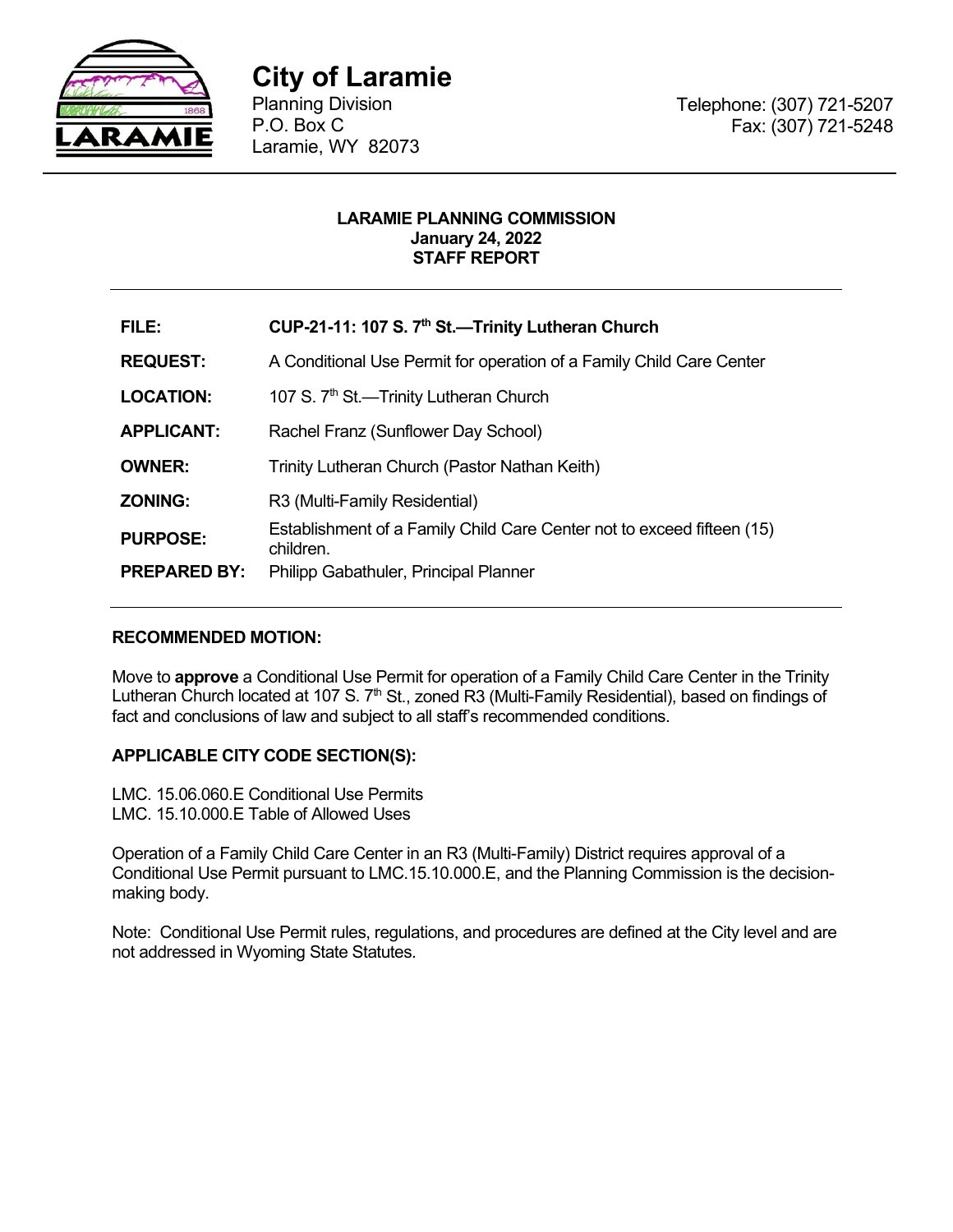# **BACKGROUND:**

This is a request to establish a licensed Family Child Care Center with a maximum of fifteen (15) children. This location is currently operating as a church facility with regular meetings and services throughout the week. Sunday is the busiest day of the week with smaller meetings, services and activities throughout the week. The fifteen (15) child limit would not include the operator's children and would be in operation generally between the hours of 7am to 6pm, Monday – Friday. The facility has a parking lot with 10 spaces—including 1 ADA space—which will be used for student pickup/drop-off. There is also an adequate amount of street parking adjacent to the property. There is also an outdoor play area that will be fenced off along University Avenue.

|                            | <b>Future Land Use</b><br><b>Designation (Map 3.2)</b> | <b>Zoning</b>     | <b>Land Use</b>                           |
|----------------------------|--------------------------------------------------------|-------------------|-------------------------------------------|
| 107 S. 7 <sup>th</sup> St. | UR (Urban Residential)                                 | R3 (Multi-Family) | Church                                    |
| <b>North</b>               | UR (Urban Residential)                                 | R3 (Multi-Family) | Multi-Family<br>Residential               |
| <b>South</b>               | UR (Urban Residential)                                 | R3 (Multi-Family) | Multi-Family<br>Residential               |
| <b>East</b>                | UR (Urban Residential)                                 | R3 (Multi-Family) | Multi-Family<br><b>Residential</b>        |
| <b>West</b>                | PI (Public/Institutional)                              | R3 (Multi-Family) | <b>Historic Ivinson</b><br><b>Mansion</b> |

# **SURROUNDING LAND USE AND ZONING:**

The property is zoned R3 (Multi-Family) and is developed with an established church. The surrounding properties are zoned R3. The surrounding properties are developed with a mix of multifamily homes, an apartment building and the historic Ivinson Mansion. The proposed conditional use conforms to the R3 zoning requirements.

# **SITE DESIGN REVIEW AND ANALYSIS OF REQUIRED FINDINGS:**

Should the Planning Commission wish to approve the Conditional Use Permit, the Commission must make the following findings required in LMC 15.06.060.E. A detailed analysis follows:

# **1. That the conditional use proposal provides adequate:**

# **a) Ingress and egress to property and proposed structures:**

*Staff Response:* There are completed, city standard sidewalk on the west and north sides of the property. The front entrance exits on  $7<sup>th</sup>$  Street--which is not identified as a major or minor arterial or collector street.

# **b) Off-street parking and loading areas:**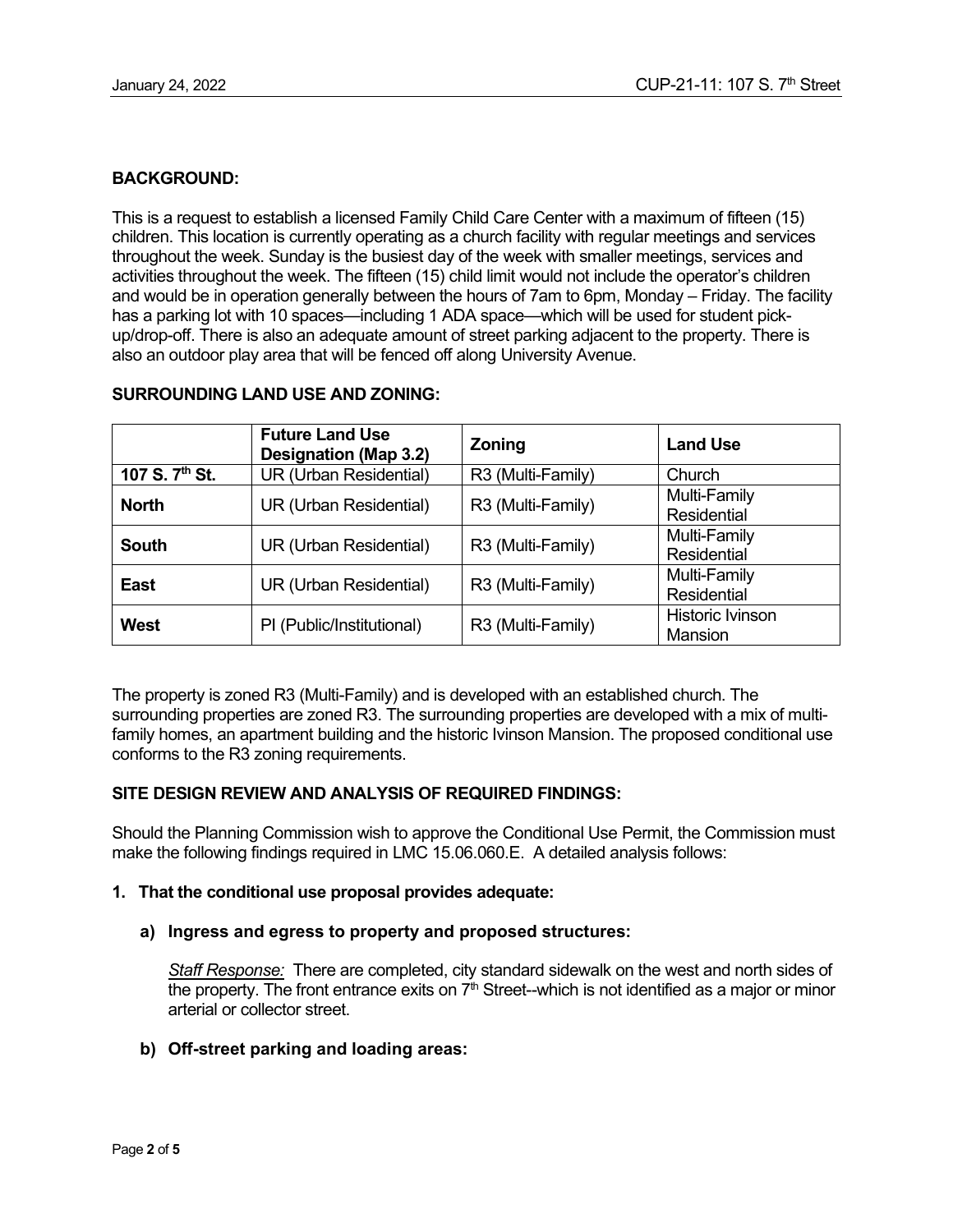*Staff Response:* The facility has a parking lot with 10 spaces--including 1 ADA parking space—which has direct access into the facility. The family child care center will have access to this parking lot for student pick-up and drop off during the proposed times of operation (M-F, 7AM-6PM)

# **c) Control over the off-site impacts of economic, noise, glare, or odor effects of the conditional use:**

*Staff Response:* The proposed use will be within an existing church in a multi-family residential neighborhood. Staff has not identified any negative off-site impacts related to economic impacts, noise, glare or odor effects that would be created based on the proposal.

# **d) Refuse and service areas:**

*Staff Response:* The property currently receives refuse and recycling service. No change in service is proposed based on the proposal.

# **e) Utilities, with reference to locations, availability, and compatibility:**

*Staff Response:* The property is currently served by utilities. No change is service is proposed.

#### **f) Screening and buffering, with reference to type, dimensions, and character:**

*Staff Response:* The applicant will be installing 4 ft. wood fencing on the North side of the Church along University Ave. to use for an outdoor play area. The dimensions of the enclosed space will be approximately 23.5'x46' (1,081 sqft.) .

### **g) Signs, if any, and proposed exterior lighting, with reference to glare, traffic safety, economic effect, and compatibility and harmony with properties in the district:**

*Staff Response:* A sign advertising the Sunflower Day School may be placed in an existing glass sign case on the Northwest entrance into the church along  $7<sup>th</sup>$  St. Applicant indicates that temporary signs—according to LMC 15.14.120.B—may be used to notify public of enrollment periods and/or special events.

# **2. The proposed use is appropriate to the specific location related to intensity and bulk:**

*Staff Response:* The proposed use will be within an existing church in a multi-family residential neighborhood and is appropriate with respect to its location, intensity and bulk, and is consistent with other structures in the neighborhood. No exterior modifications are required in conjunction with this application.

### **3. The proposed use is appropriate to the specific location relative to public health, safety and convenience:**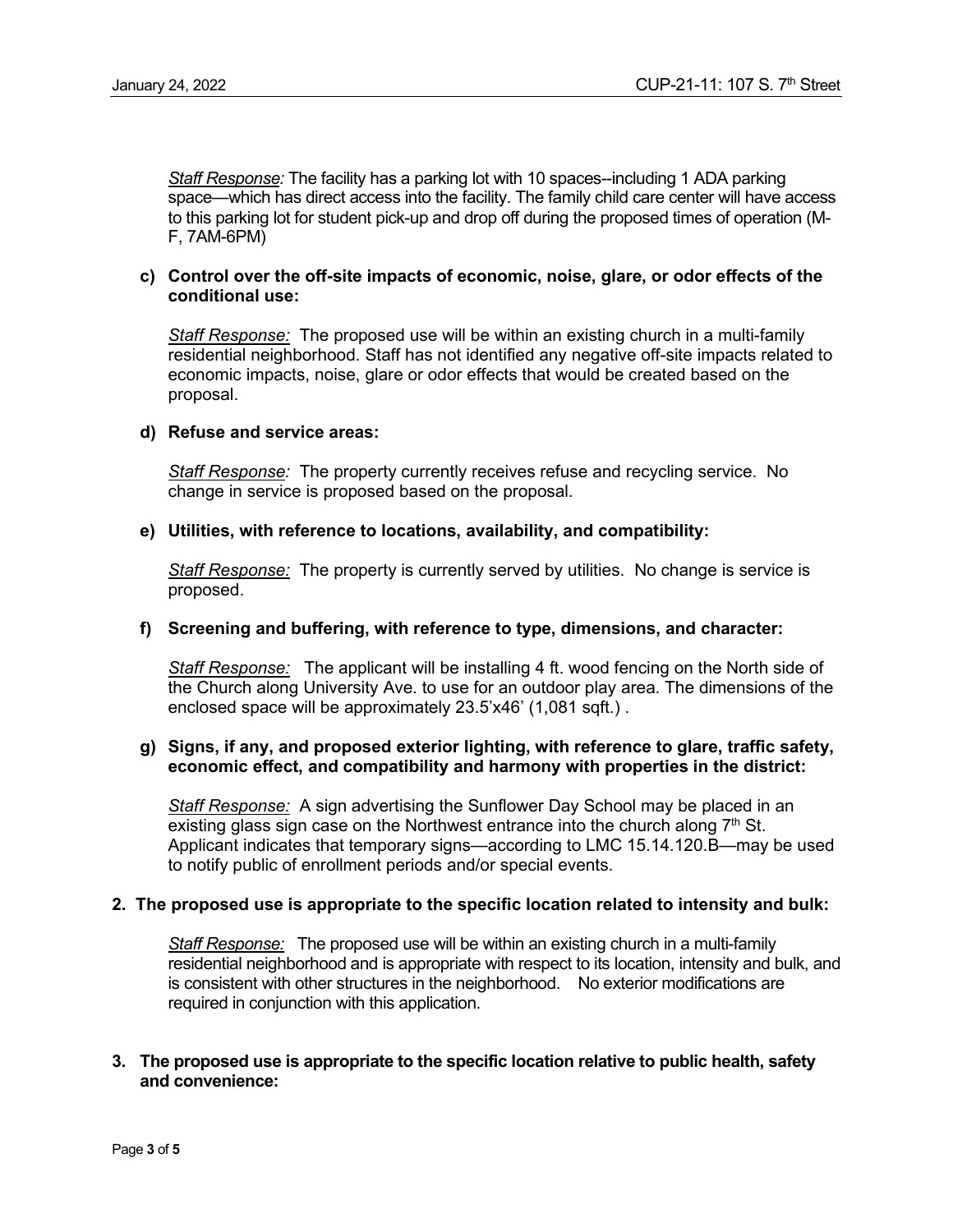*Staff Response:* The proposed use is appropriate to the specific location relative to public health, safety and convenience. A Family Child Care Center within a multi-family residential area provides a beneficial service for neighborhood residents to have child care close by. No issues were identified that would jeopardize public health or safety of the community.

# **4. That the proposed site is adequate in size and shape to accommodate the intended use and that the use will comply with all requirements of the zone district, including but not limited to the following:**

### **a) Setbacks:**

*Staff Response:* The proposed use will take place in an existing church. The setbacks of the home are in compliance with the R3 zoning district and provide sufficient buffering from surrounding uses.

### **b) Walls (retaining):**

*Staff Response:* No new walls are being proposed.

# **c) Landscaping:**

*Staff Response:* The site currently meets landscaping requirements and all existing landscaping will be maintained.

#### **d) Bufferyards:**

*Staff Response:* The proposed bufferyards meet requirements.

# **e) Any standards specific to the use set forth in Chapter 15.10, Use Regulations:**

*Staff Response:* Not applicable.

#### **PUBLIC COMMENTS:**

Legal notice was published in the Laramie Boomerang on January 9, 2022. Letters were sent to surrounding property owners within 300 feet of the subject property on January 6, 2022.

Staff has received calls for the purpose of understanding what the project is, but no members of the public have brought up concerns with this.

# **CONDITIONAL USE RECOMMENDED FINDINGS AND CONCLUSIONS OF LAW:**

Findings of Fact: